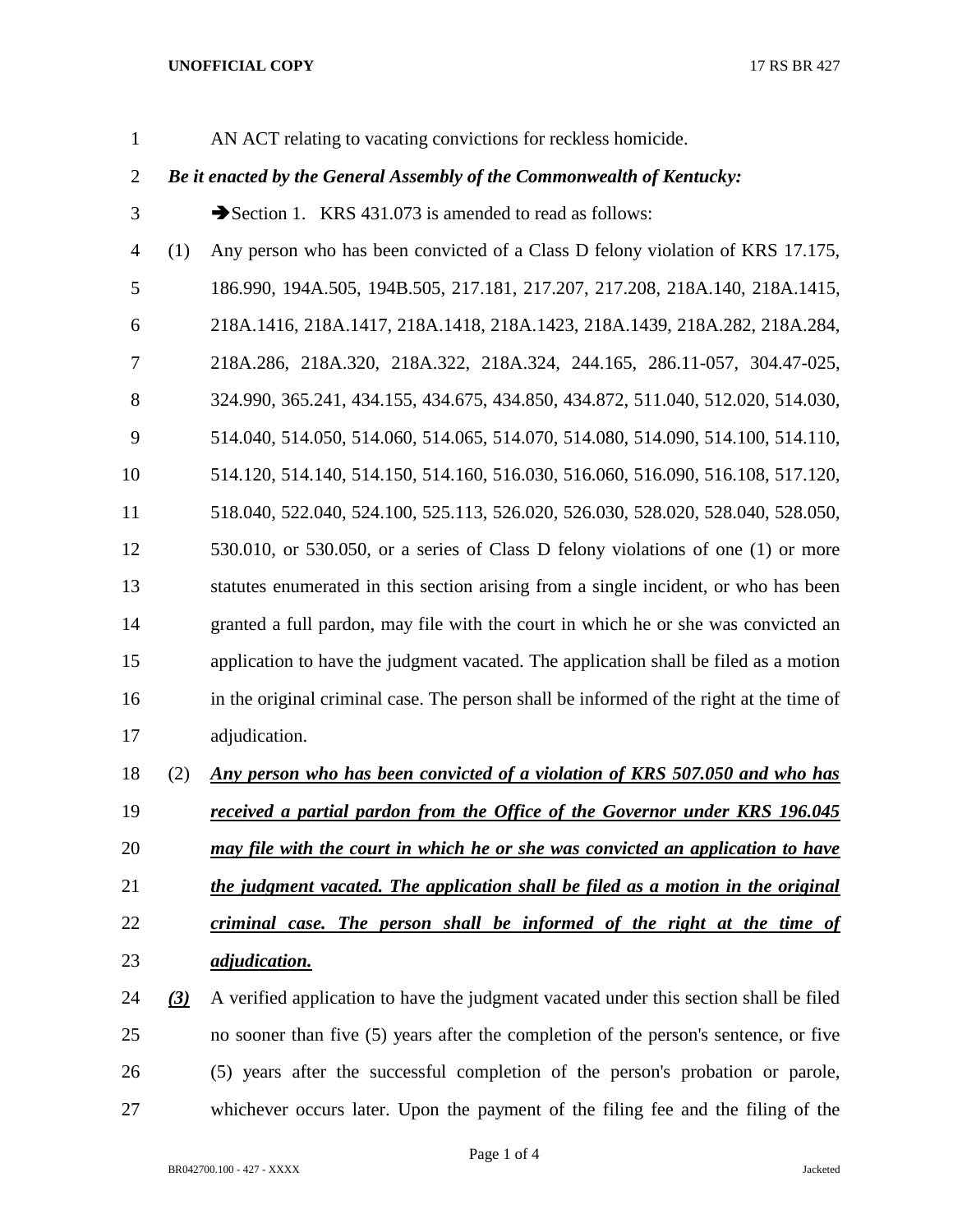## **UNOFFICIAL COPY** 17 RS BR 427

 application, the Circuit Court clerk shall serve a notice of filing upon the office of 2 the Commonwealth's attorney or county attorney that prosecuted the case and the county attorney of the county where the judgment was entered. The office of the Commonwealth's attorney or county attorney that prosecuted the case shall file a response within sixty (60) days after being served with the notice of filing. That time period may be extended for good cause, but the hearing on the application to vacate the judgment shall occur no later than one hundred twenty (120) days following the filing of the application. The inability to determine the location of the crime victim shall constitute good cause for an extension of time. No hearing upon the merits of the application shall be scheduled until the Commonwealth's response has been filed, or if no response is received, no later than one hundred twenty (120) days after the filing of the application.

 *(4)*[(3)] Upon the filing of the Commonwealth's response to an application, or if no response is received, no later than one hundred twenty (120) days after the filing of the application, the court shall set a date for a hearing and the Circuit Court clerk shall notify the office of the Commonwealth's attorney or county attorney that prosecuted the case. The office of the Commonwealth's attorney or county attorney that prosecuted the case shall notify the victim of the crime, if there was an identified victim. The Commonwealth's attorney or county attorney shall be authorized to obtain without payment of any fee information from the Transportation Cabinet regarding the crime victim's address on file regarding any vehicle operator's license issued to that person.

 *(5)*[(4)] The court may order the judgment vacated, and if the judgment is vacated the court shall dismiss with prejudice any charges which are eligible for expungement under subsection (1) *or (2)* of this section or KRS 431.076 or 431.078, and order expunged all records in the custody of the court and any records in the custody of any other agency or official, including law enforcement records, if the court finds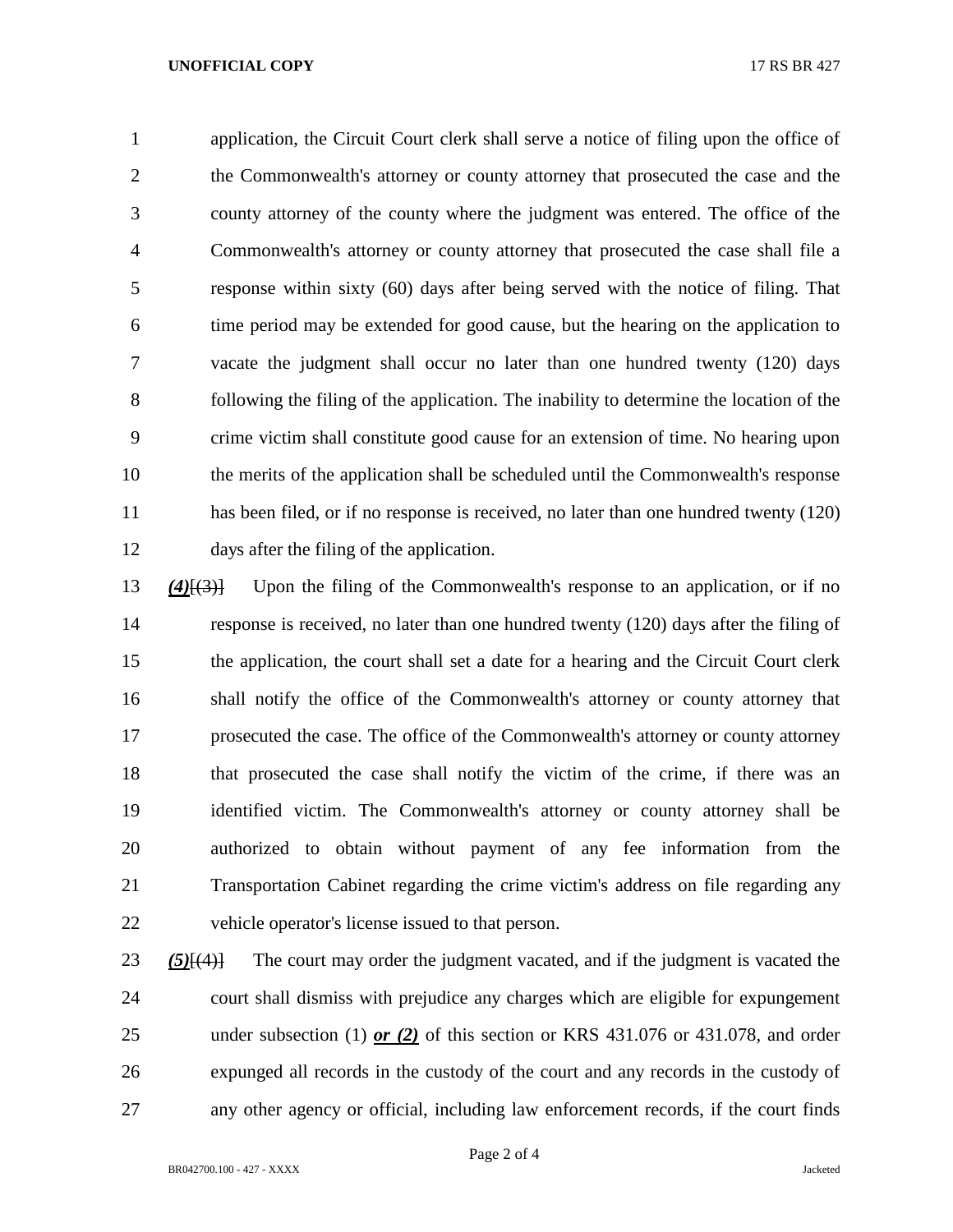- 1 that:
- (a) The person had not previously had a felony conviction vacated and the record expunged pursuant to this section;
- (b) The person had not in the five (5) years prior to the filing of the application to have the judgment vacated been convicted of a felony or a misdemeanor; and
- 

 (c) No proceeding concerning a felony or misdemeanor is pending or being instituted against the person.

 *(6)*[(5)] If the court has received a response from the office of the Commonwealth's attorney or county attorney that prosecuted the case stating no objection to the application to have the judgment vacated, or if one hundred twenty (120) days have elapsed since the filing of the application and no response has been received, the court may, without a hearing, vacate the judgment in the manner established in 13 subsection (5)<del>[(4)]</del> of this section.

 *(7)*[(6)] Upon entry of an order vacating and expunging a conviction, the original conviction shall be vacated and the record shall be expunged. The court and other agencies shall cause records to be deleted or removed from their computer systems so that the matter shall not appear on official state-performed background checks. The court and other agencies shall reply to any inquiry that no record exists on the matter. The person whose record is expunged shall not have to disclose the fact of the record or any matter relating thereto on an application for employment, credit, or other type of application. If the person is not prohibited from voting for any other reason, the person's ability to vote shall be restored and the person may register to vote.

 *(8)*[(7)] An order vacating a conviction under this section shall not extend or revive an expired statute of limitations, shall not constitute a finding of legal error regarding the proceedings leading to or resulting in the conviction, shall not nullify any findings of fact or conclusions of law made by the trial court or any appellate court